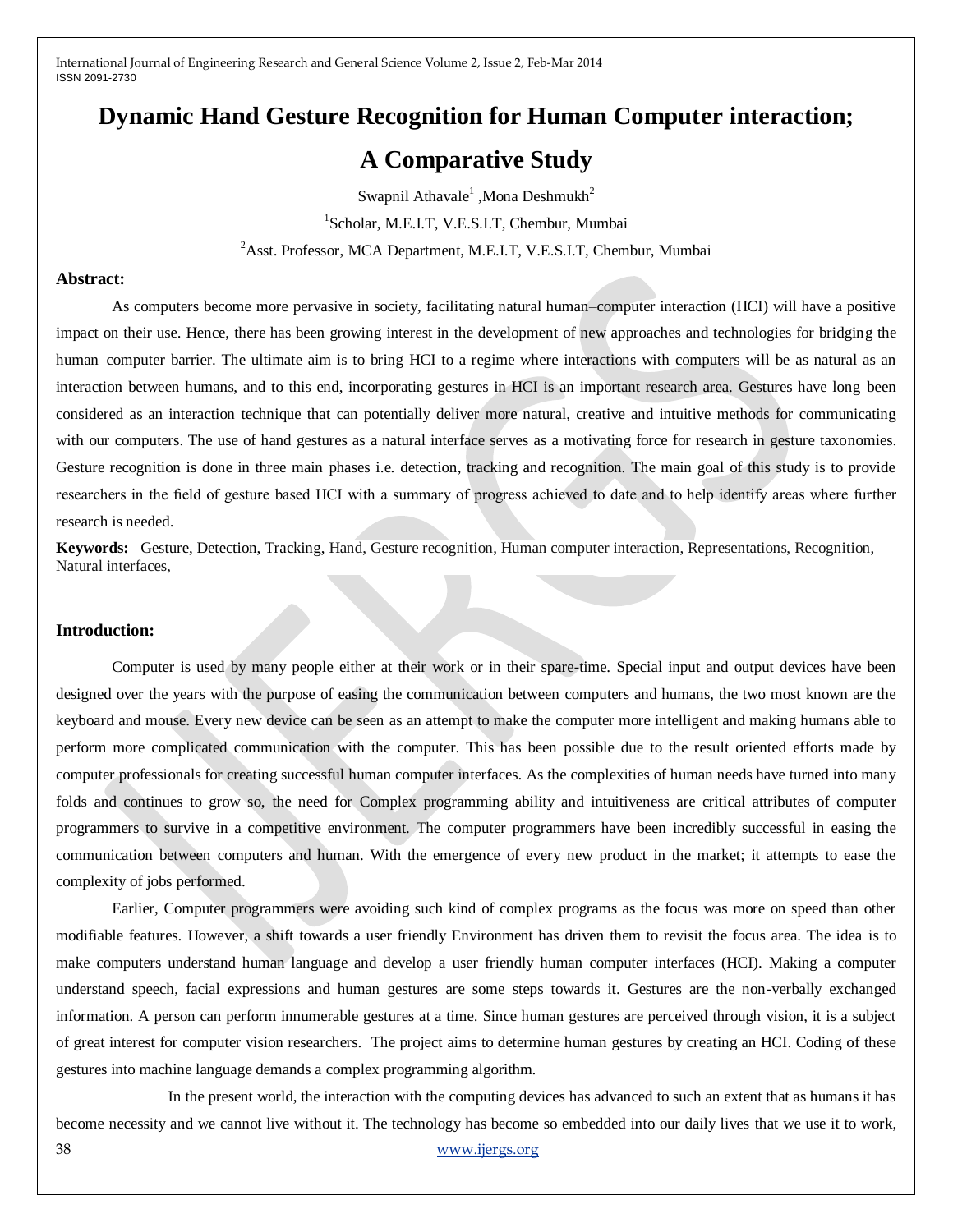shop, communicate and even entertain our self. It has been widely believed that the computing, communication and display technologies progress further, but the existing techniques may become a bottleneck in the effective utilization of the available information flow. To efficiently use them; most computer applications require more and more interaction. For that reason, humancomputer interaction (HCI) has been a lively field of research in the last few years. The interaction consists of the direct manipulation of graphic objects such as icons and windows using a pointing device. Even if the invention of keyboard and mouse is a great progress, there are still situations in which these devices are incompatible for HCI.

#### **Gestures:**

Gesture acts a medium of communication for non vocal communication in conjunction with or without verbal communication is intended to express meaningful commands. These gestures may be articulated with any of the body parts or with combination of one or many of them. Gestures being major constituent of human communication may serve as an important means for human computer interaction too. Though the significance and meaning associated with different gestures differ very much with cultures having less or invariable or universal meaning for single gesture. For instance different gestures are used for greeting at different geographical separations of the world. For example pointing an extended finger is a common gesture in USA & Europe but it is taken to be as a rude and offensive gesture in Asia. Hence the semantic interpretation of gestures depends strictly on given culture.

| <b>Types</b>                                                                                              | Meaning                                                                                          | <b>Examples</b>                   |  |
|-----------------------------------------------------------------------------------------------------------|--------------------------------------------------------------------------------------------------|-----------------------------------|--|
| Symbolic Gesture                                                                                          | Gestures have a single<br>meaning within each culture.                                           | Sign Language, Command<br>Gesture |  |
| Deictic Gesture                                                                                           | Gestures direct the listener's<br>attention to specific events or<br>objects in the environment. | <b>Pointing Gestures</b>          |  |
| Iconic Gesture                                                                                            | Gestures represent<br>meaningful objects or<br>actions.                                          | Predefined Gesture                |  |
| Pantomimic Gesture<br>Gestures that depict objects<br>or actions, with or without<br>accompanying speech. |                                                                                                  | Mimic Gesture                     |  |

#### Different Types of Gestures

It is hard to settle on a specific useful definition of gestures due to its wide variety of applications and a statement can only specify a particular domain of gestures. Many researchers had tried to define gestures but their actual meaning is still arbitrary.

Bobick and Wilson have defined gestures as the motion of the body that is intended to communicate with other agents. For a successful communication, a sender and a receiver must have the same set of information for a particular gesture. As per the context of the project, gesture is defined as an expressive movement of body parts which has a particular message, to be communicated precisely between a sender and a receiver.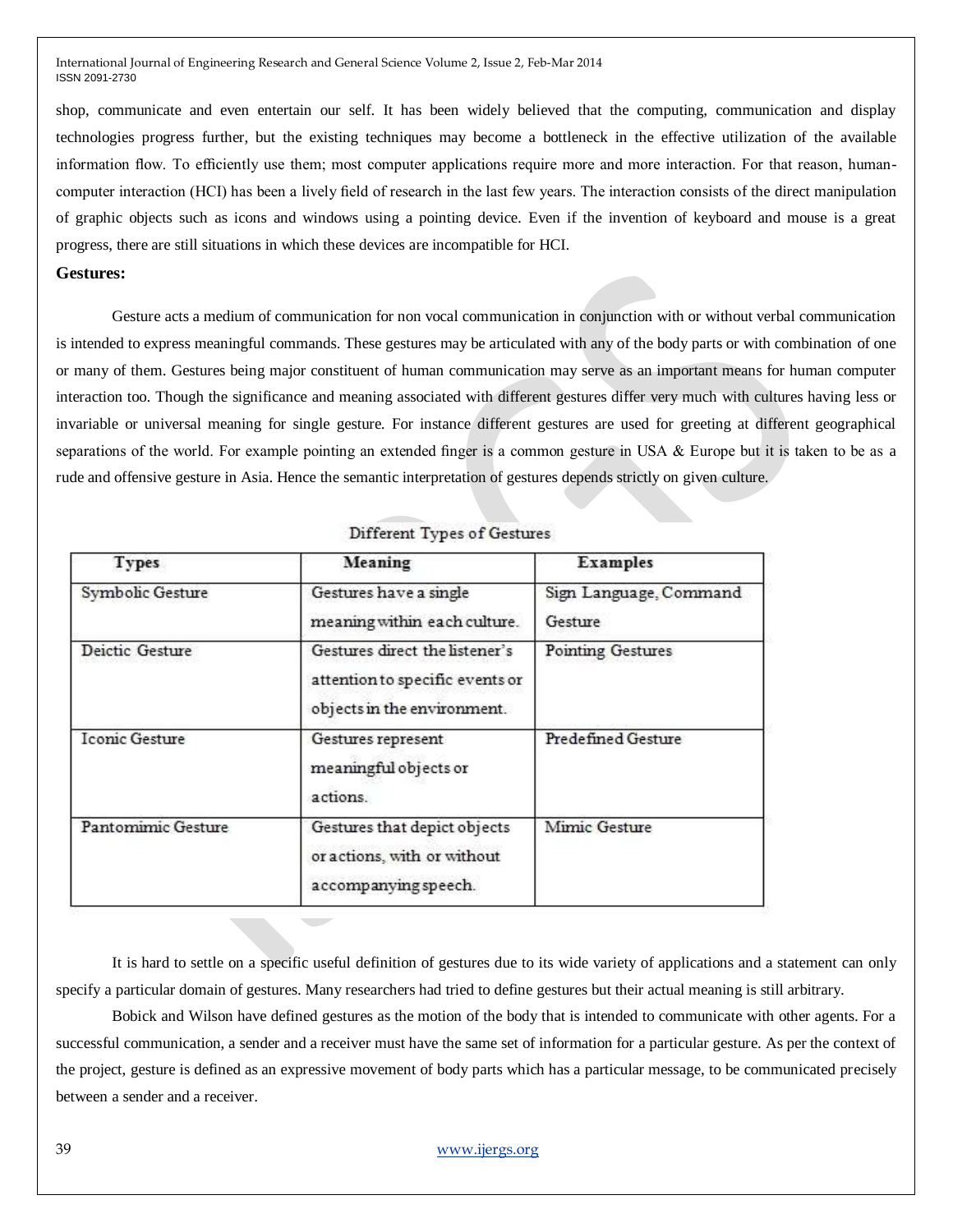Researcher Karam in his work reported that hand has been widely used in comparison to other body parts for gesturing as it is a natural form of medium for communication between human to human hence can best suited for human computer interaction also as shown Below.



The *piechart* shows the different body parts or objects identified for gesturing

Kendon has situated these communicative hand movements along a "gesture continuum", defining five different kinds of gestures:

1) *Gesticulation* – spontaneous movements of the hands and arms that accompany speech.

2) *Language-like gestures* – gesticulation that is integrated into a spoken utterance, replacing a particular spoken word or phrase.

3) *Pantomimes* – gestures that depict objects or actions, with or without accompanying speech.

4) *Emblems* – familiar gestures such as "V for victory", "thumbs up", and assorted rude gestures.

5) *Sign languages* – Well defined Linguistic systems, like American Sign Language.

#### **Gesture Recognition:**

### *"Gesture recognition the term collectively refers to the whole process of tracking human gestures to their representation and conversion to semantically meaningful commands."*

Research in hand gesture recognition aims to design and development of such systems than can identify explicit human gestures as input and process these gesture representations for device control through mapping of commands as output. Creation and implementation of such efficient and accurate hand gesture recognition systems are aided through two major types of enabling technologies for human computer interaction namely contact based and vision based devices.

Contact based devices employed for hand gesture recognition systems are based on physical interaction of user with the interfacing device i.e. the user needs to be accustomed with the usage of these devices, hence not adaptable to the naïve users. The main disadvantage of contact based devices is the health hazards, which are caused by its devices like mechanical sensor material which raises symptoms of allergy, magnetic devices which raises risk of cancer etc. The contact based can be uncomfortable for user since they require physical contact with the user, still having a verge over the accuracy of recognition and less complexity of implementation goes in favor of these devices.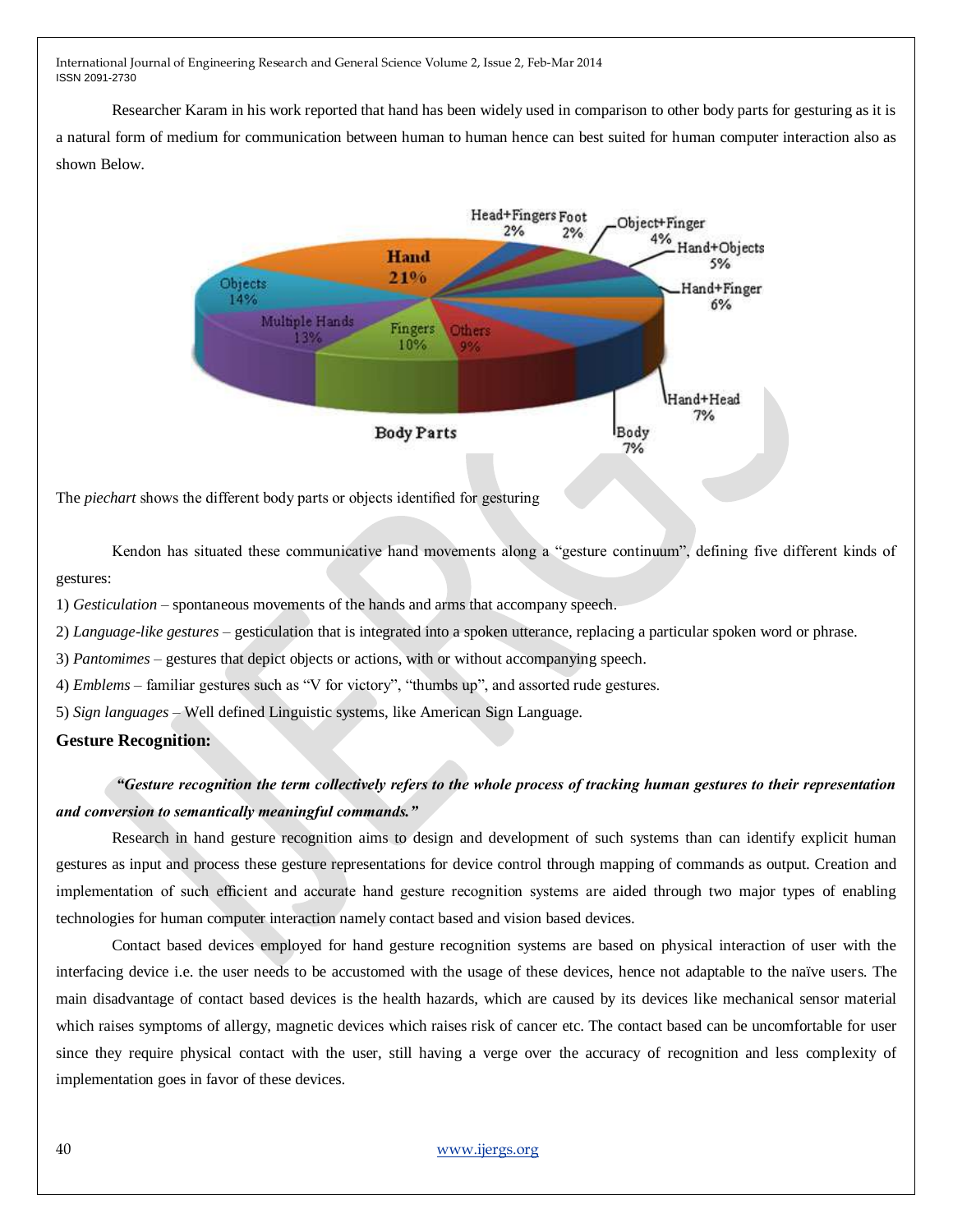Restrained by the dependence on experienced users the contact based devices do not provide much acceptability, hence vision based devices have been employed for capturing the inputs for hand gesture recognition in human computer interaction. This set of devices relies on captured video sequence by one or several cameras for interpreting and analyzing the motion. Vision based also uses hand markers for detection of human hand motion and gestures. The hand markers can be further classified as reflective markers which are passive in nature and shines as strobes hit it whereas LED light are active in nature and flashes in sequence. In these systems each camera delivers marker position from its view with a 2D frame which lightens with either strobe lights or normal lights.

Vision based devices though is user friendly but suffer from configuration complexity, implementations and occlusion problems, but are more users friendly and hence more privileged for usage in long run.

#### **Hand Gesture Recognition:**

Hand gesture plays an important part of human communication. Hand gesture has been the most common and natural way for human to interact and communicate with each other. Hand gesture provides expressive means of interactions among people that involves hand postures and dynamic hand movements. A hand posture represents static finger configuration without hand movement, whereas dynamic hand movement consists of a hand gesture with or without finger motion. The ability to detect and recognize the human hand gesture posed many challenges to researchers throughout the decades. Hand gesture recognition studies have gained a lot of attentions for Human-Computer Interaction (HCI).

Hand gestures are classified into two type's static and dynamic gestures. Static hand gestures are defined as orientation and position of hand in the space during an amount of time without any movement and if a movement is there in the aforementioned time duration it is called dynamic gesture.

Dynamic hand gestures include gestures involving body parts like waving of hand while static hand gestures include single formation without movement like jamming the thumb and forefinger to form the "ok" symbol is a static pose which represents static gesture. Dynamic hand gestures done intentionally for communication are called conscious dynamic gestures, whereas unintentionally (unawareness) done gesture carried out during causal physical activity is known as unconscious dynamic gesture. 35% of human communication consists of verbal communication and 65 % is non verbal gesture based communication.



From Figure, gestures can be divided into manipulative and communicative. Manipulative gestures are the ones used to act on objects in an environment (object movement, rotation, etc.). Communicative gestures, on the other hand, have an inherent communicational purpose.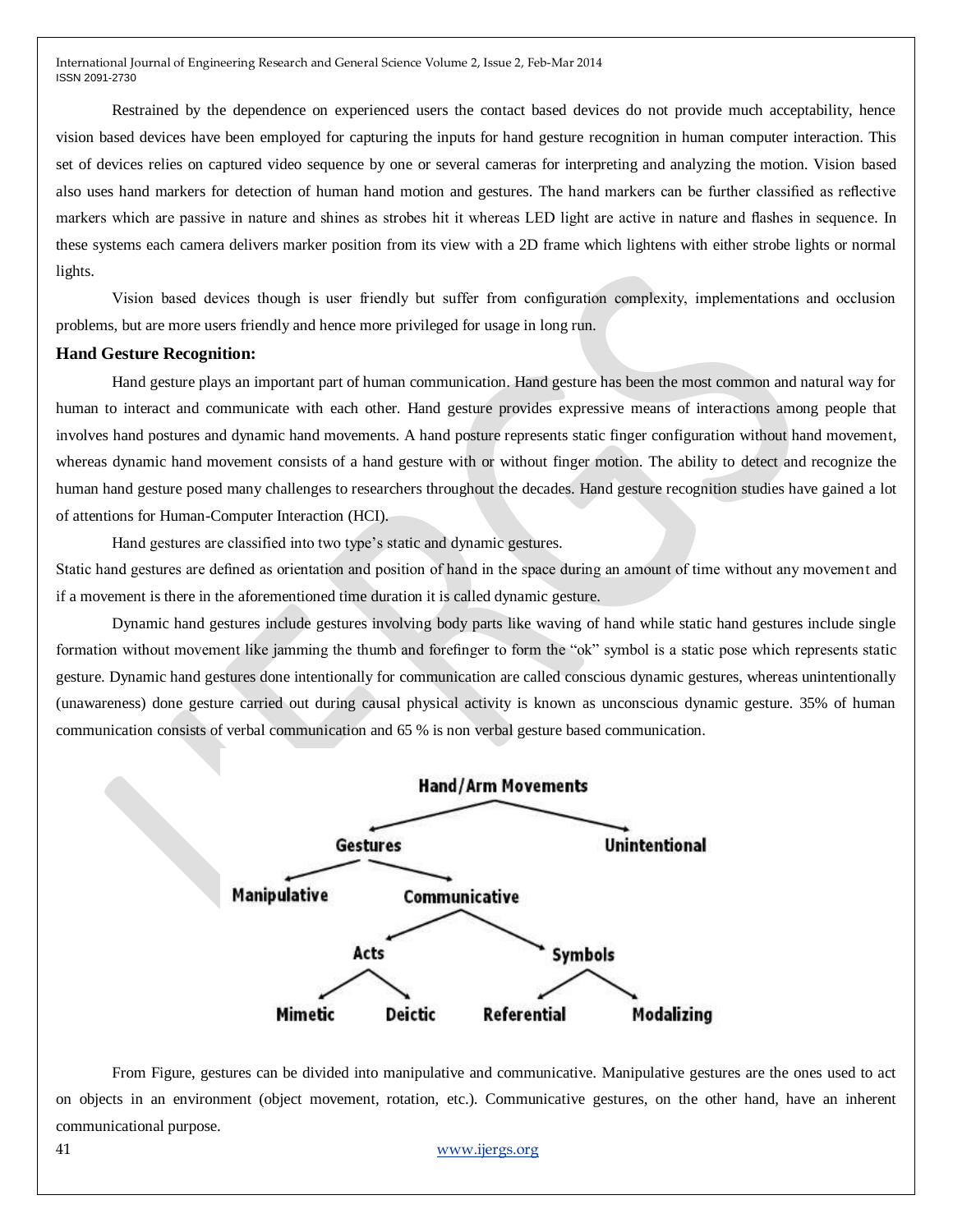The use of hand gestures provides an attractive and natural alternative to these cumbersome interface devices for human computer interaction. Using hands as a device can help people communicate with computers in a more intuitive way. When we interact with other people, our hand movements play an important role and the information they convey is very rich in many ways. We use our hands for pointing at a person or at an object, conveying information about space, shape and temporal characteristics. We constantly use our hands to interact with objects: move them, modify them, and transform them.



A gesture is scientifically categorized into two distinctive categories: dynamic and static. A dynamic gesture is intended to change over a period of time whereas a static gesture is observed at the spurt of time. A waving hand means goodbye is an example of dynamic

gesture and the stop sign is an example of static gesture. To understand a full message, it is necessary to interpret all the static and dynamic gestures over a period of time. This complex process is called gesture recognition.

Gesture can be categorized into five types i.e. emblems, affect displays, regulators, adaptors and illustrators. Emblematic gestures also referred as emblem or quotable gestures are direct translation of short verbal communication like waving hand for good bye or nodding for assurance. The quotable gestures are specifically culture specific. Gestures conveying emotion or intensions are called affect displays.

The affect displays are generally universal less dependent on culture. Gestures controlling interaction are called regulators. Gestures like headshaking, quickly moving one's leg that enables the release of body tension are called adaptors. Adaptors are generally habit of communicators that are not used intentionally during a communication. Illustrator gestures emphasize the key point in speech to depict the communications pronouncing statements. Being emphasized by the communicators pronouncing statements these gestures are inherently dependent on communicators thought process and speech. These gesticulations could further be categorized into five sub category namely beats, deictic gestures, iconic gestures, metaphoric gestures and cohesive gestures.

- $\checkmark$  Beats are short and quick, rhythmics and after repetitive gestures.
- $\checkmark$  Concrete pointing to real location object or person and abstract pointing to abstract location or period of time are called deictic gestures.
- $\checkmark$  Hand movements depicting figural representation or actions for example moving hand upward with wiggling gingers to depict tree climbing are called iconic gestures.
- $\checkmark$  Abstractions are depicted by metaphoric gestures.
- $\checkmark$  Thematically related but temporally separated gestures are called cohesive gestures. The temporal separation of these thematically related gestures is due to interruption of current communicator by any other communicator.

42 [www.ijergs.org](http://www.ijergs.org/) The two major categories of hand gesture representation are 3D model based methods and appearance based methods.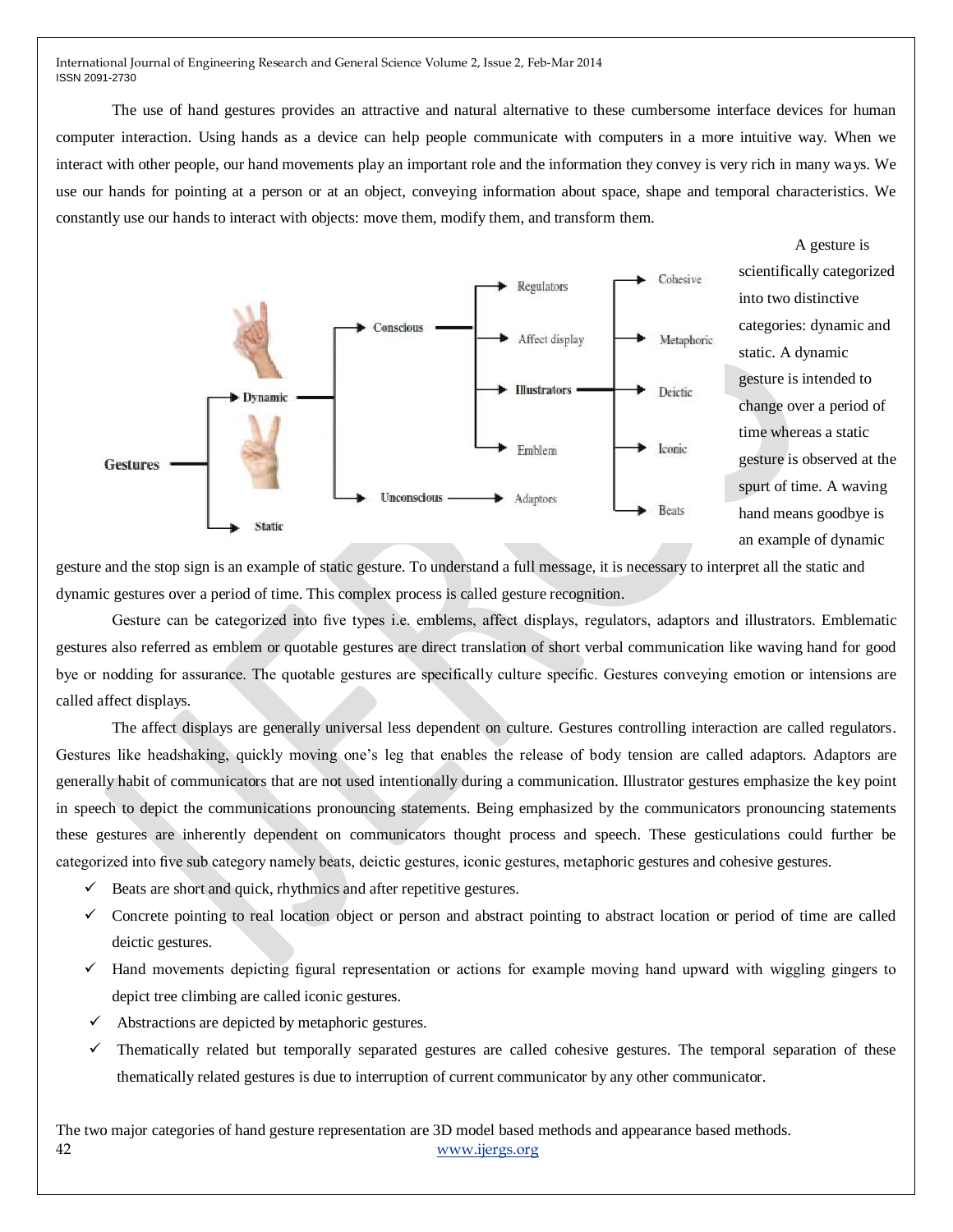$\triangleright$  The 3D model based hand gesture recognition has different techniques for gesture representation namely 3D textured volumetric, 3D geometric model and 3D skeleton model.

The 3D model based hand gesture representation defines 3D spatial description of human hand for representation with temporal aspect being handled by automation. This automation divides the temporal characteristics of hand gesture into three phases (McNeill 1992) i.e. the preparation or prestroke phase, the nucleus or stroke phase and the retraction or poststroke phase in which every phase corresponds to one or many transitions of spatial states of the 3D human model. One or many cameras focus on the real target and compute parameters spatially matching the real target and then follow its motion during the recognition process in 3D model. Thus the 3D model has an advantage that it updates the model parameters while checking the matches of transition in temporal model, leading to precise hand gesture recognition and representation, though making it computationally intensive with requirement of dedicated hardware. There are also many methods that combine silhouette extraction with 3D model projection fitting by finding target self oriented. Generally three kinds of model are generally used.

- 3D textured kinematic/volumetric model contains very high details of human body skeleton and skin surface information.
- $\checkmark$  3D geometric models are less precise than 3D textures kinematic/volumetric models with respect to skin information but contains essential skeleton information.

Appearance based hand gesture representation include color based model, silhouette geometry model, deformable gabarit model and motion based model. Appearance based hand gesture representation methods are though broadly classified into two major subcategories i.e. 2D static model based methods and motion based methods, each sub category is having further variants. The commonly used 2D models include:

- Color based model uses body markers to track the motion of body or body part. As Bretzner et al. (2002) proposed hand gesture recognition employing multi-scale color features, hierarchal models and particle filtering.
- Silhouette geometry based models include several geometric properties of the silhouette such as perimeter, convexity, surface, bounding box/ellipse, elongation, rectangularity, centroid and orientation. The geometric properties of the bounding box of the hand skin were used to recognize hand gestures.
- Deformable gabarit based models: they are generally based on deformable active contours (i.e. snake parameterized with motion and their variants. used snakes for the analysis of gestures and actions in technical talks for video indexing.
- $\checkmark$  Motion based models are used for recognition of an object or its motion based on the motion of object in an image sequence. Local motion histogram was introduced which uses an Adaboost framework for learning action models.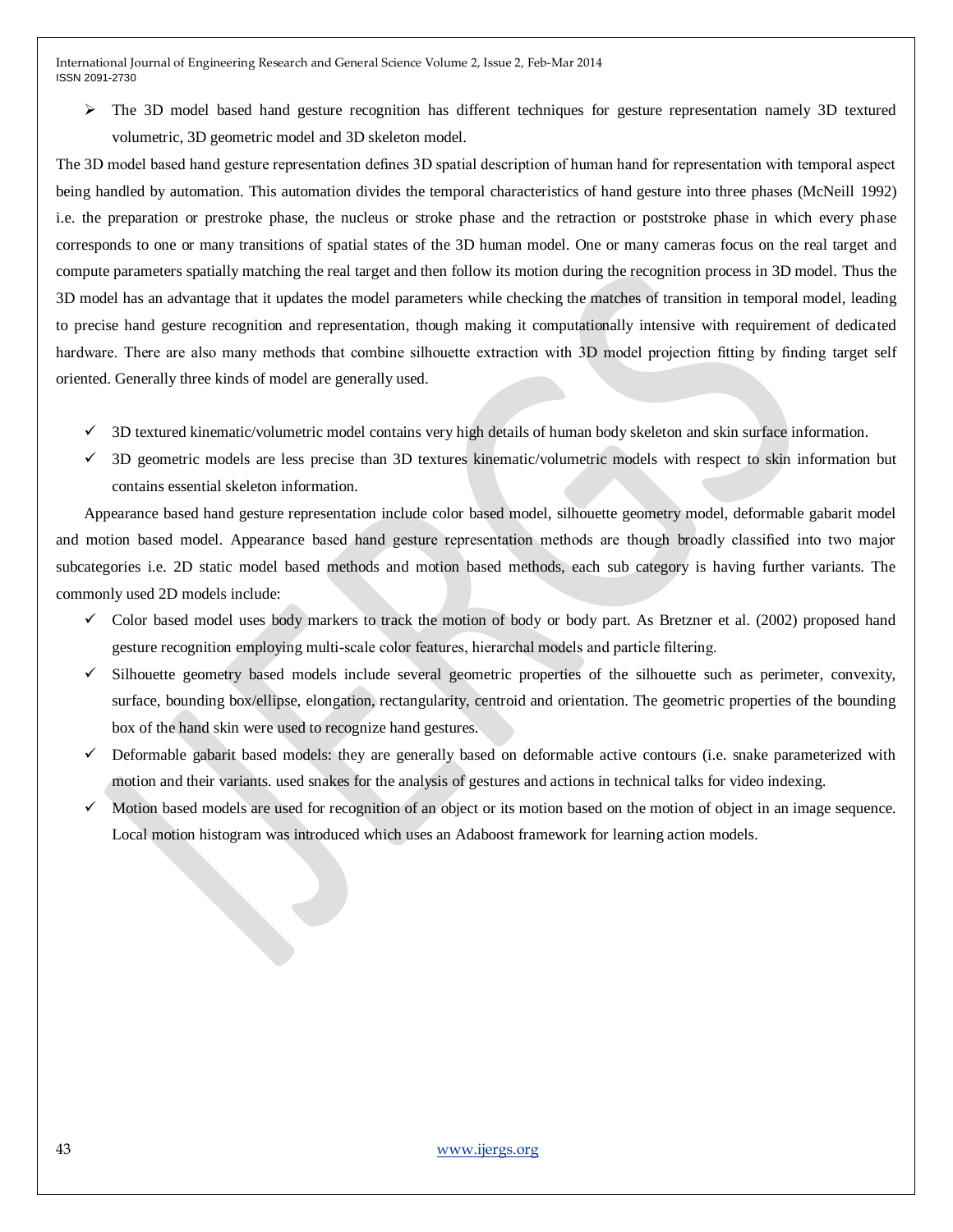#### **Gesture Recognition Classification:**

Hand movements are thus a mean of non-verbal communication, ranging from simple actions (pointing at objects for example) to more complex ones (such as expressing feelings or communicating with others). In this sense, gestures are not only an ornament of spoken language, but are essential components of the language generation process itself. A gesture can be defined as a physical movement of the hands, arms, face and body with the intent to convey information or meaning. In particular, recognizing hand gestures for interaction can help in achieving the ease and naturalness desired for human computer interaction. Users generally use hand gestures for expression of their feelings and notifications of their thoughts.

Most of the complete hand interactive mechanisms that act as a building block for hand gesture recognition system are comprised of three fundamental phases: detection, tracking and recognition.



#### **Detection:**

The primary step in hand gesture recognition systems is the detection of hands and the segmentation of the corresponding image regions. This segmentation is crucial because it isolates the task-relevant data from the image background, before passing them to the subsequent tracking and recognition stages.

#### **Tracking:**

If the detection method is fast enough to operate at image acquisition frame rate, it can be used for tracking as well. However, tracking hands is notoriously difficult since they can move very fast and their appearance can change vastly within a few frames. Tracking can be defined as the frame-to-frame correspondence of the segmented hand regions or features towards understanding the observed hand movements. The importance of robust tracking is twofold. First, it provides the inter-frame linking of hand/finger appearances, giving rise to trajectories of features in time. These trajectories convey essential information regarding the gesture and might be used either in a raw form (e.g. in certain control applications like virtual drawing the tracked hand trajectory directly guides the drawing operation) or after further analysis (e.g. recognition of a certain type of hand gesture). Second, in model-based methods, tracking also provides a way to maintain estimates of model parameters variables and features that are not directly observable at a certain moment in time.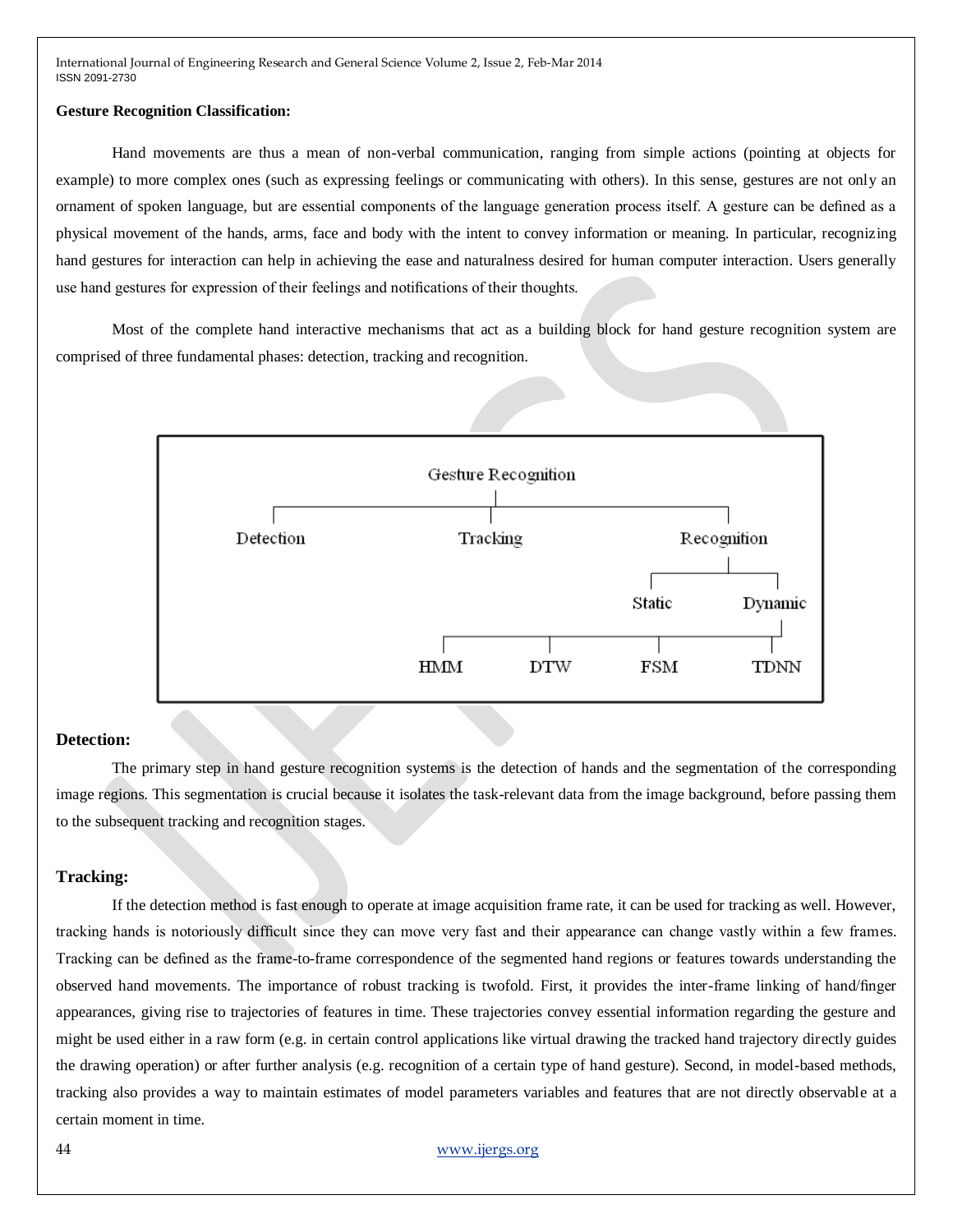#### **Recognition:**

The overall goal of hand gesture recognition is the interpretation of the semantics that the hand(s) location, posture, or gesture conveys. Hand gesture recognition techniques can be further classified under static and dynamic gestures. To detect static gestures (i.e. postures), a general classifier or a template-matcher can be used.

A dynamic hand gesture is then considered as a path between an initial state and a final state. The main limitation of the approaches based on automata is that the gesture model must be modified when a new gesture needs to be recognized. Moreover, the computational complexity of such approaches is generally huge Vision based hand gesture recognition for human computer interaction since it is proportional to the number of gestures to be recognized which is not the case for methods based on other techniques.

#### **Hidden Markov model:**

HMM were introduced in the mid 1990s, and quickly became the recognition method of choice, due to its implicit solution to the segmentation problem. In describing hidden Markov models (Ramage 2007) it is convenient first to consider Markov chains. Markov chains are simply finite-state automata in which each state transition arc has an associated probability value; the probability values of the arcs leaving a single state sum to one. Markov chains impose the restriction on the finite-state automaton that a state can have only one transition arc with a given output; a restriction that makes Markov chains deterministic. A hidden markov model (HMM) can be considered a generalization of a Markov chain without this Markov chain restriction (Charniak 1993). Since HMMs can have more than one arc with the same output symbol, they are nondeterministic, and it is impossible to directly determine the state sequence for a set of inputs simply by looking at the output (hence the "hidden" in "hidden Markov model"). More formally, a HMM is defined as a set of states of which one state is the initial state, a set of output symbols, and a set of state transitions. Each state transition is represented by the state from which the transition starts, the state to which transition moves, the output symbol generated, and the probability that the transition is taken (Charniak 1993). In the context of hand gesture recognition, each state could represent a set of possible hand positions. The state transitions represent the probability that a certain hand position transitions into another; the corresponding output symbol represents a specific posture and sequences of output symbols represent a hand gesture. One then uses a group of HMMs, one for each gesture, and runs a sequence of input data through each HMM. The input data, derived from pixels in a vision-based solution can be represented in many different ways, the Vision based hand gesture recognition for human computer interaction most common by feature vectors (Staner and Pentland 1995a). The HMM with the highest forward probability determines the users' most likely gesture. An HMM can also be used for hand posture recognition.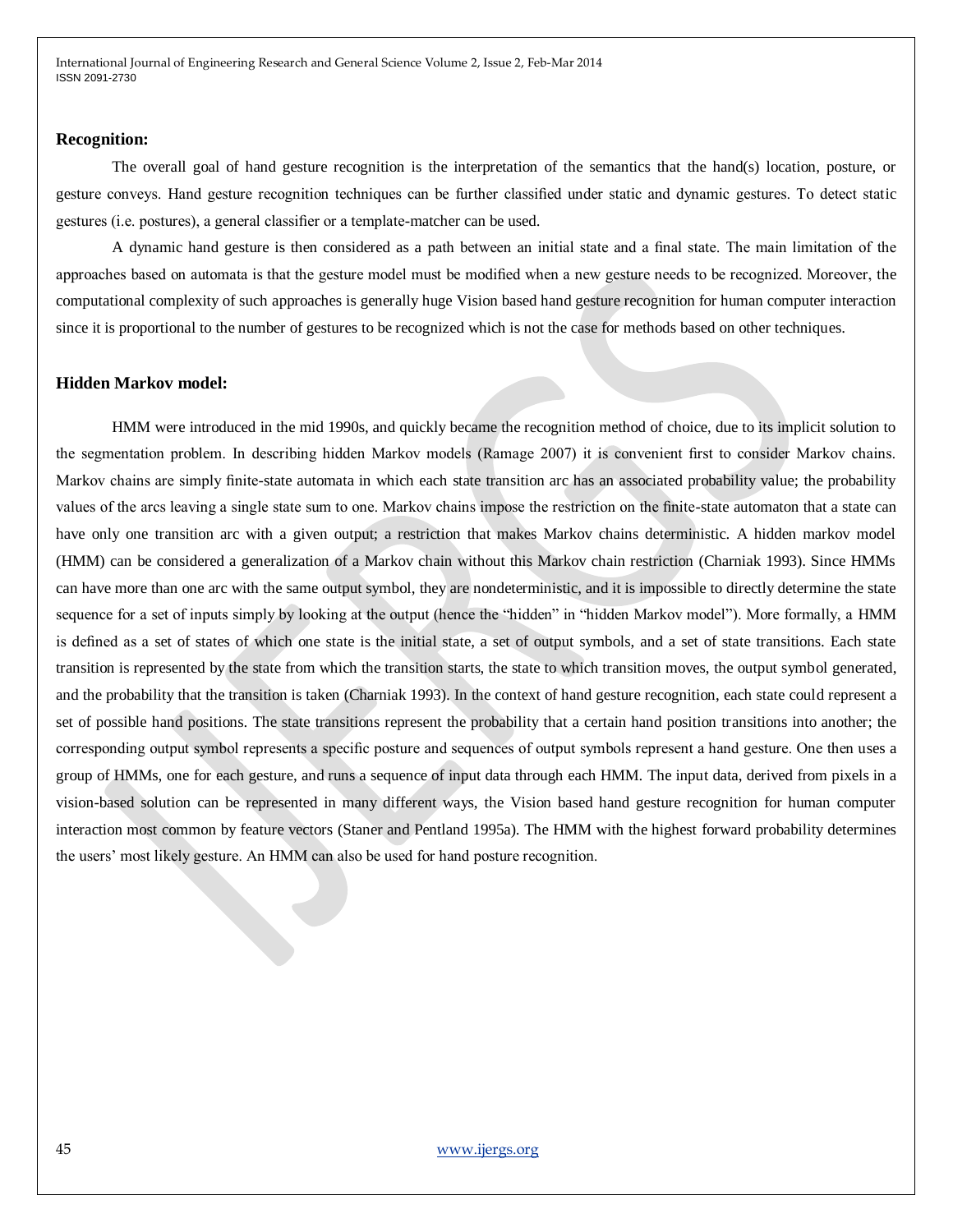

HMM is a dual-stochastic process model indicated by parameters, which is used to describe the probability statistic performance of stochastic processes and it is evolved from Markov chain.

According to the state observation probability density continuity, HMM can be divided into continuous hidden Markov model (CHMM) semi-continuous Hidden Markov Model (SCHMM) Discrete Hidden Markov Model (DHMM).

DHMM: Signal as a discrete concept of measurement, first observation to quantify the characteristics of the signal after carrying out identification, this method is characterized by training speed and recognition speed, but the recognition rate is relatively low.

CHMM: Observation features as a continuous probability density function, each state has a set of different probability density function. This method is characterized by relatively high recognition rate, however, identification of training speed and slow, real-time are bad.

SCHMM: Observation vector is a continuous probability density, but the sequence of all samples of the entire state share a group of probability density. DHMM overcome the disadvantage of low accuracy to identify, also reduces the complexity of calculating the CHMM, take into account the real-time and recognition rate.

A Hidden Markov Model, HMM =  $(S, C, \pi, A, B)$ , represents a stochastic process in time, in terms of (hidden) states S, (visible) observations C, initial state probabilities  $\pi$ , state transition probabilities A and output probabilities B.

HMM is one of the best approaches used in pattern recognition as it has the ability

to overcome the problems of spatio-temporal variabilities. In addition, HMMs have been successfully applied to gesture recognition, speech recognition and protein modeling. Introduction of HMMs makes the recognition-based segmentation more powerful because segmentation and recognition are optimized simultaneously during recognition with HMMs.

In a *hidden* Markov model, the state is not directly visible, but output, dependent on the state, is visible. The adjective ‗hidden' refers to the state sequence through which the model passes, not to the parameters of the model HMM has three fundamental problems: evaluation, decoding and training.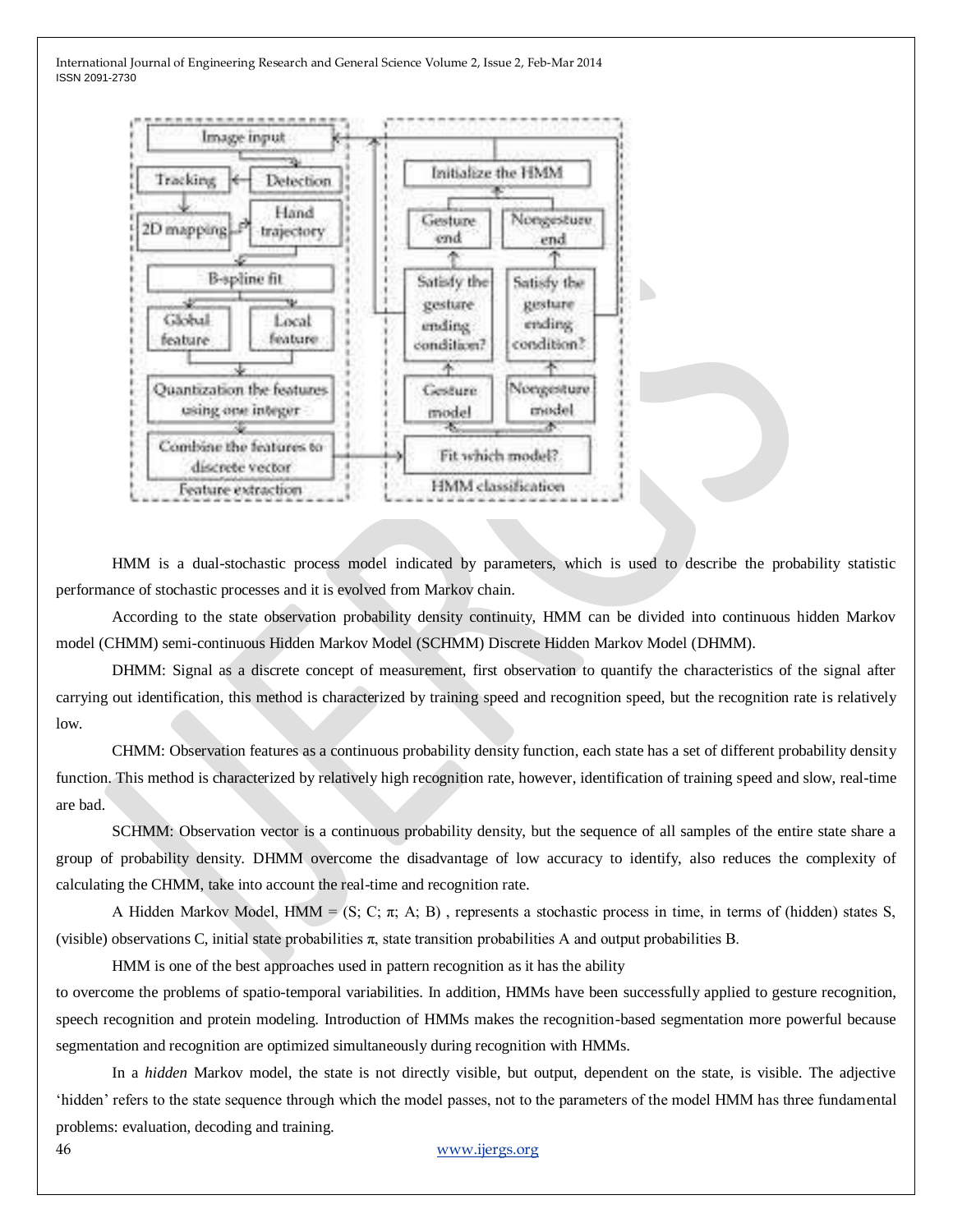1. Evaluation: The problem is to calculate an output observable symbol sequence or vector O given an HMM parameter set λ. The following problem is solved by using

Forward-Backward algorithm.

2. Decoding: The problem is to determine an optimal state sequence which is associated with the given observable symbol sequence or vector O by a given HMM parameter set λ. The following problem is solved by using Viterbi algorithm.

3. Training: The problem is to maximize the output probability of generating an observable symbol sequence or vector. The following problem is solved by using BaumWelch algorithm.

HMM has three topologies Fully Connected (i.e. Ergodic model) where any state can be reached LR such that each state can go back to itself or to the following states and LRB model in which each state can go back to itself or the next state only. We choose left-right banded model as the HMM topology, because it is good for modelling-order constrained time-series and its properties also change over time in sequence and the number of states are decided on the basis of complexity of a gesture.

One main concern of gesture recognition is how to segment some meaningful gestures from the continuous sequence of hand motion. This is considered as a highly difficult process for two major problems, which arise in real-time gesture recognition system to extract meaningful gestures from continuous gesture . The first problem is the segmentation (spotting) that means how to determine when gesture starts and when it ends in hand motion trajectory. The second problem is caused by the fact that the same gesture varies in shape, trajectory and duration, even for the same person. To overcome these problems, HMM is used in our system because it is capable of modeling spatiotemporal time series of gestures effectively and can handle non-gesture patterns. Moreover, NN and DTW hardly represent the non-gesture patterns. Lee proposed an ergodic model based on adaptive threshold to spot the start and the end points of input patterns, and also classify the meaningful gestures by combining all states from all trained gesture models using HMM.

#### **Dynamic time warping:**

It has long been used to find the optimal alignment of two signals. The DTW algorithm calculates the distance between each possible pair of points out of two signals in terms of their associated feature values. It uses these distances to calculate a cumulative distance matrix and finds the least expensive path through this matrix. This path represents the ideal warp—the synchronization of the two signals which causes the feature distance between their synchronized points to be minimized. Usually, the signals are normalized and smoothed before the distances between points are calculated. DTW has been used in various fields, such as speech recognition, data mining, and movement recognition. Previous work in the field of DTW mainly focused on speeding up the algorithm, the complexity of which is quadratic in the length of the series. Examples are applying constraints to DTW, approximation of the algorithm and lower bounding techniques. Eamonn and Pazzani (2001) proposed a form of DTW called Derivative DTW (DDTW). Here, the distances calculated are not between the feature values of the points, but between their associated first order derivatives. In this way, synchronization is based on shape characteristics (slopes, peaks) rather than simple values. Most work, however, only considered one-dimensional series.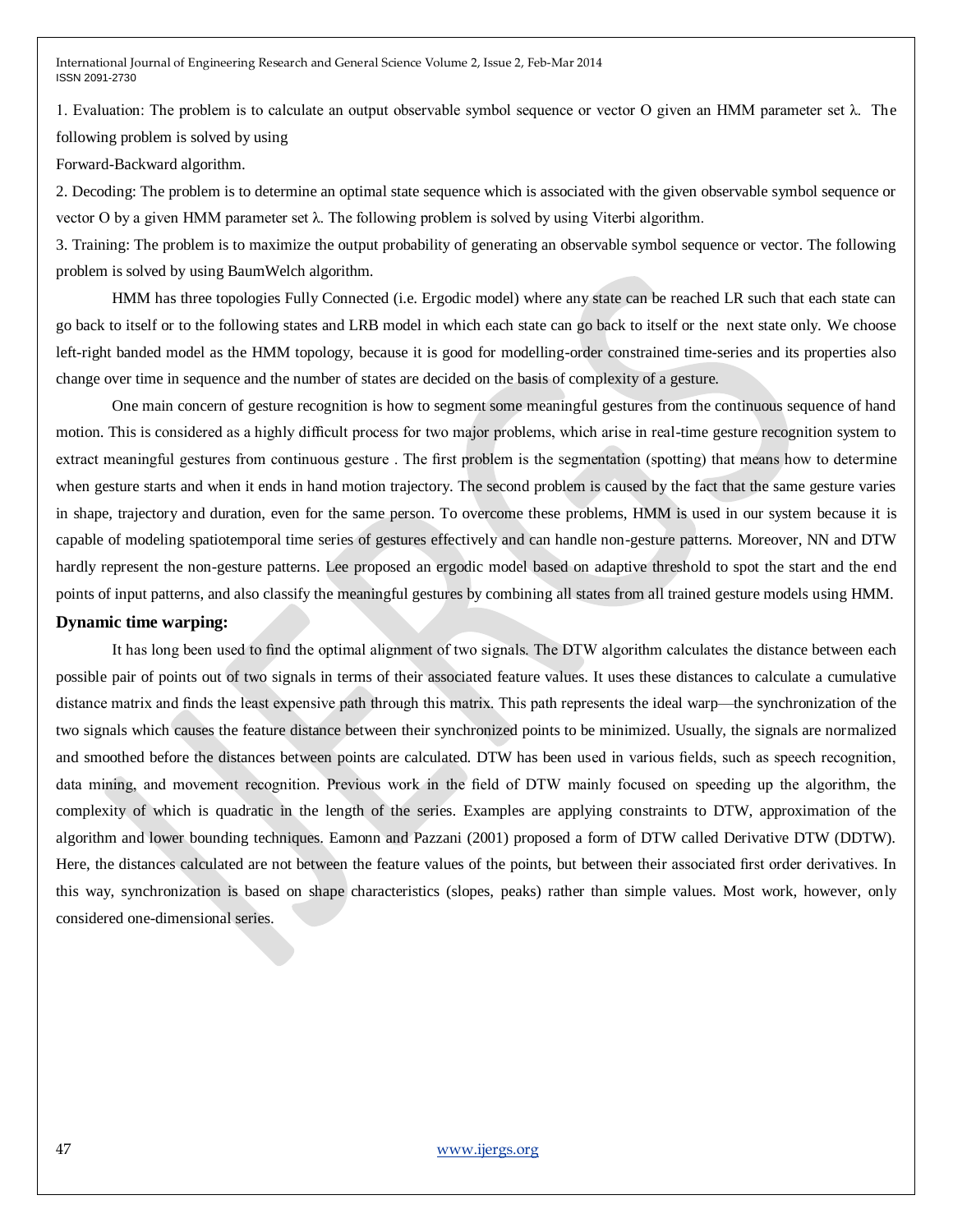

A dynamic time warping algorithm is used to perform the time alignment and normalization by computing a temporal transformation allowing the two signals to be matched.

Depth features from human joints are compared through video sequences using Dynamic Time Warping, and weights are assigned to features based on inter-intra class gesture variability.

Feature Weighting in Dynamic Time Warping is then applied for recognizing begin-end of gestures in data sequences Dynamic Time Warping (DTW) is commonly used in gesture recognition tasks in order to tackle the temporal length variability of gestures. In the DTW framework, a set of gesture patterns are compared one by one to a maybe infinite test sequence and a query gesture category is recognized if a warping cost inferior to a given value is found within the test sequence.

Dynamic time warping (DTW) is a template matching algorithm. To recognize a gesture, DTW warps a time sequence of joint positions to reference time sequences and produces a similarity value.

However, all body joints are not equally important in computing the similarity of two sequences.

DTW method is a timeline based on the dynamic operation of technology; it applies to those with time variable problem. Although it in some small semantic mission was a success the next, but in order to achieve changes in the scope of variables, required a very large number of template matching to calculate the volume too much; but also for the definition of the mode of identification is also not ideal.

#### **Time delay neural networks:**

**Time delay [neural network](http://en.wikipedia.org/wiki/Neural_network)** (**TDNN**) is an alternative neural network [architecture](http://en.wikipedia.org/wiki/Network_architecture) whose primary purpose is to work on continuous data. The advantage of this architecture is to adapt the network online and hence helpful in many [real time](http://en.wikipedia.org/wiki/Real-time_computing) applications.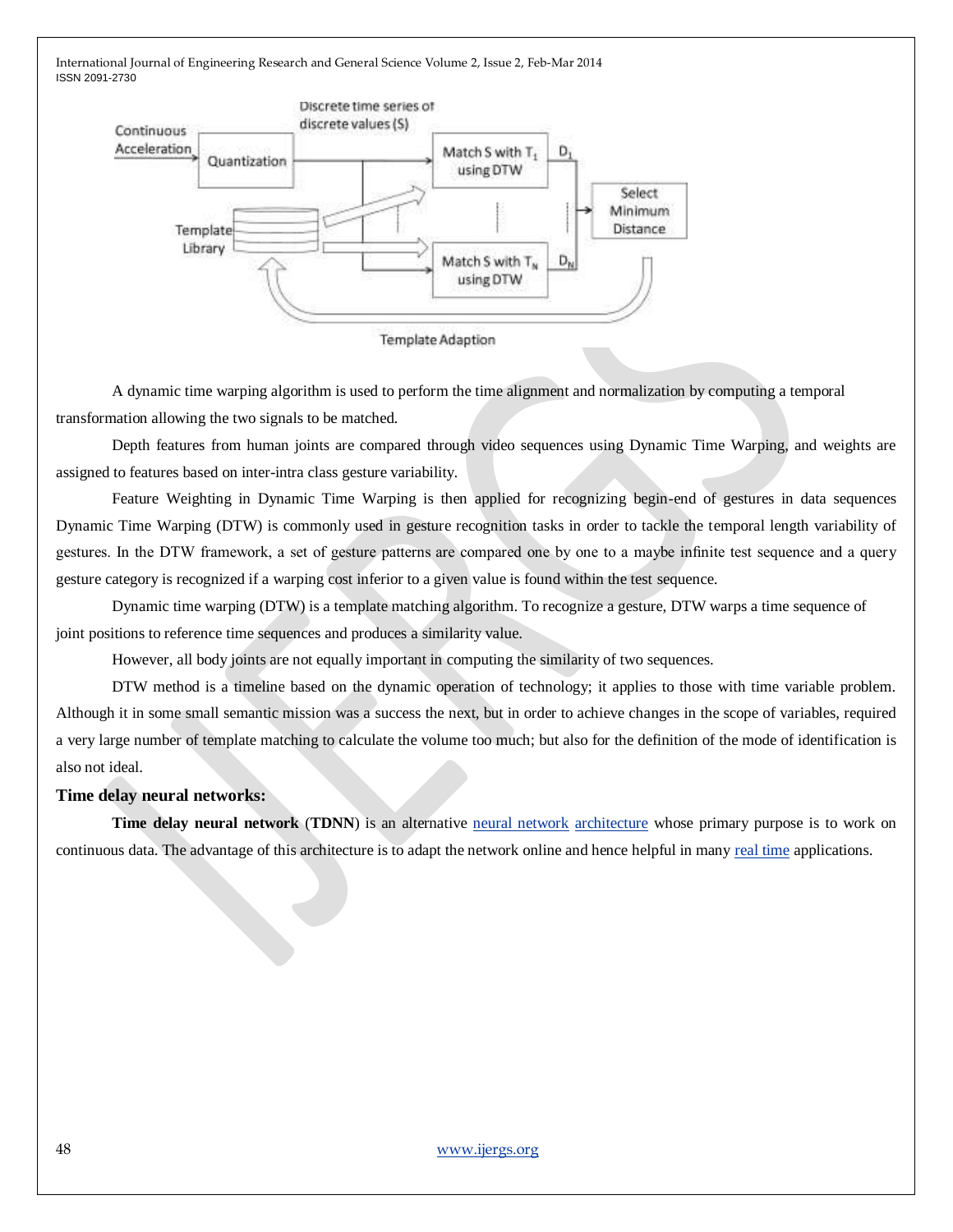

The architecture has a continuous input that is delayed and sent as an input to the neural network. The desired output of the network is the present state of the time series and inputs to the neural network are the delayed time series (past values). Hence, the output of the neural network is the predicted next value in the time series which is computed as the function of the past values of the time series.

These are special artificial neural networks which focus on working with continuous data making the architecture adaptable to online networks hence advantageous to real time applications. Theoretically, time delay neural networks are also considered as an extension of multi-layer perceptron. TDNN is based on time delays which gives individual neurons the ability to store the history of their input signals. Therefore the network can adapt to sequence of patterns. Due to the concept of time delay, each neuron has access not only to present input at time t but also to the inputs at time. Therefore each neuron can detect relationship between the current and former input values which might be a typical pattern in the input signal. Also, the network is able to approximate functions that are derived from time sampled history of input signal. Learning of typical TDNN can be accomplished by standard back propagation as well as its variants.

The TDNN is a feed-forward network consisting of three layers: input, hidden, and output layers. Figure illustrates a TDNN. Note that the time delays are applied to the input vector  $x(k)$  and presented as inputs to the network. These time-delayed inputs provide the network with temporal information about the system being identified. The hidden layer activation function is a design parameter, which in this study was selected to be the tan-sigmoid function. Other commonly used options are radial basis functions, log-sigmoid, etc. The matrices Wx,Wy, and the bias vectors b are the variable parameters that are updated following a particular training algorithm in order to reproduce or mimic the input-output mapping of the plant. The output of the TDNN is given by.

$$
\hat{y}(k+1) = f(W_x \times [x(k) \quad x(k-1) \quad \cdots \quad x(k-d)]^T + b_1 \times W_y + b_2
$$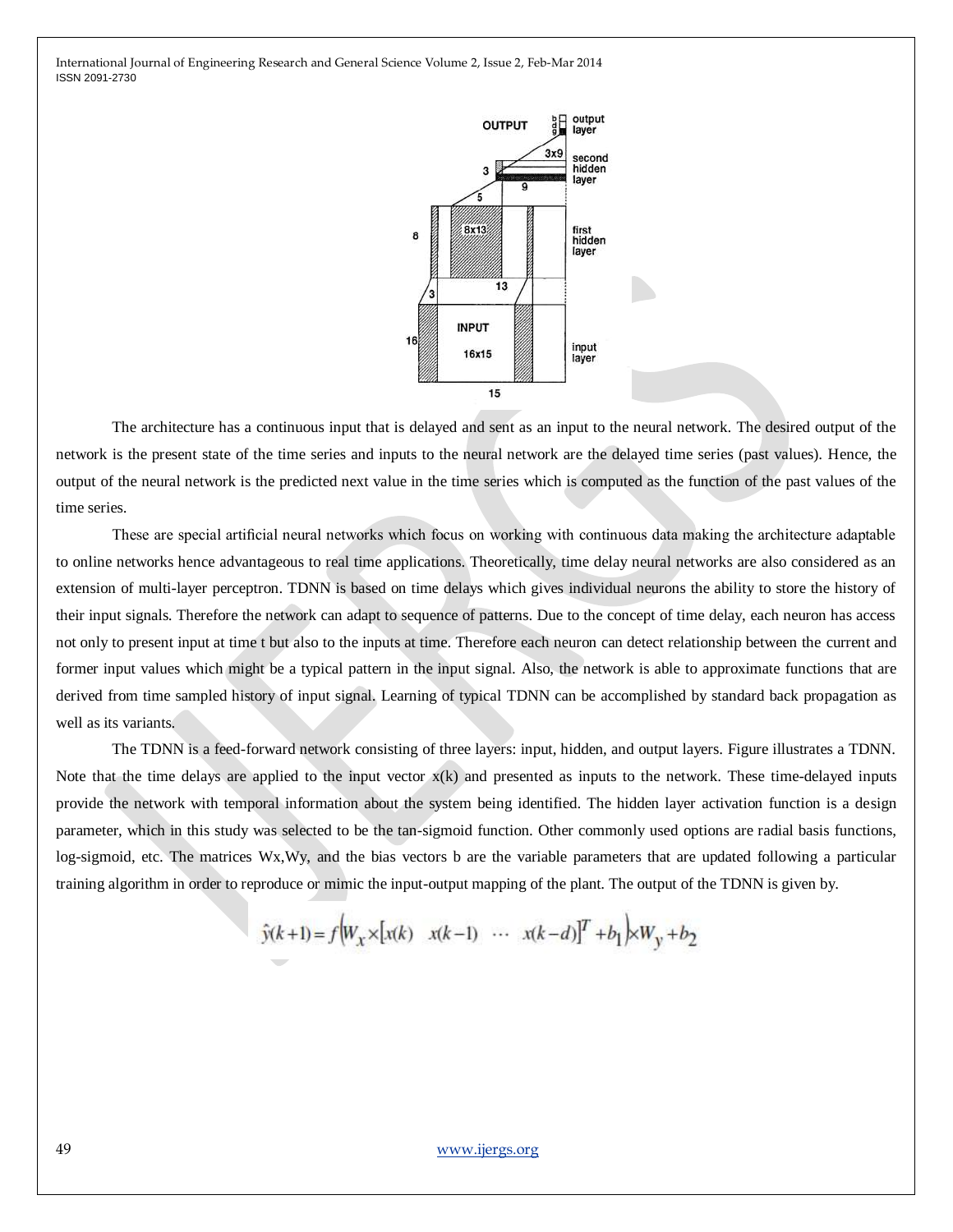

#### **Finite state machine:**

A finite state machine is one that has a limited or finite number of possible states (an infinite state machine can be conceived but is not practical). A finite state machine can be used both as a development tool for approaching and solving problems and as a formal way of describing the solution for later developers and system maintainers. There are a number of ways to show state machines, from simple tables through graphically animated illustrations. Usually, the training of the model is done off-line, using many possible examples of each gesture as training data, and the parameters (criteria or characteristics) of each state in the FSM are derived. The recognition of hand gestures can be performed online using the trained FSM. When input data (feature vectors such as trajectories) are supplied to the gesture recognizer, the latter decides whether to stay at the current state of the FSM or jump to the next state based on the parameters of the input data. If it reaches a final state, we say that a gesture has been recognized.



Compared to the HMM based systems, while the number of states and the structure of the HMM must be predefined, in our proposed approach, a gesture model is available immediately. The statistical nature of an HMM precludes a rapid training phase. To train an HMM, well-aligned data segments are required, whereas in the FSM representation the training data is segmented and aligned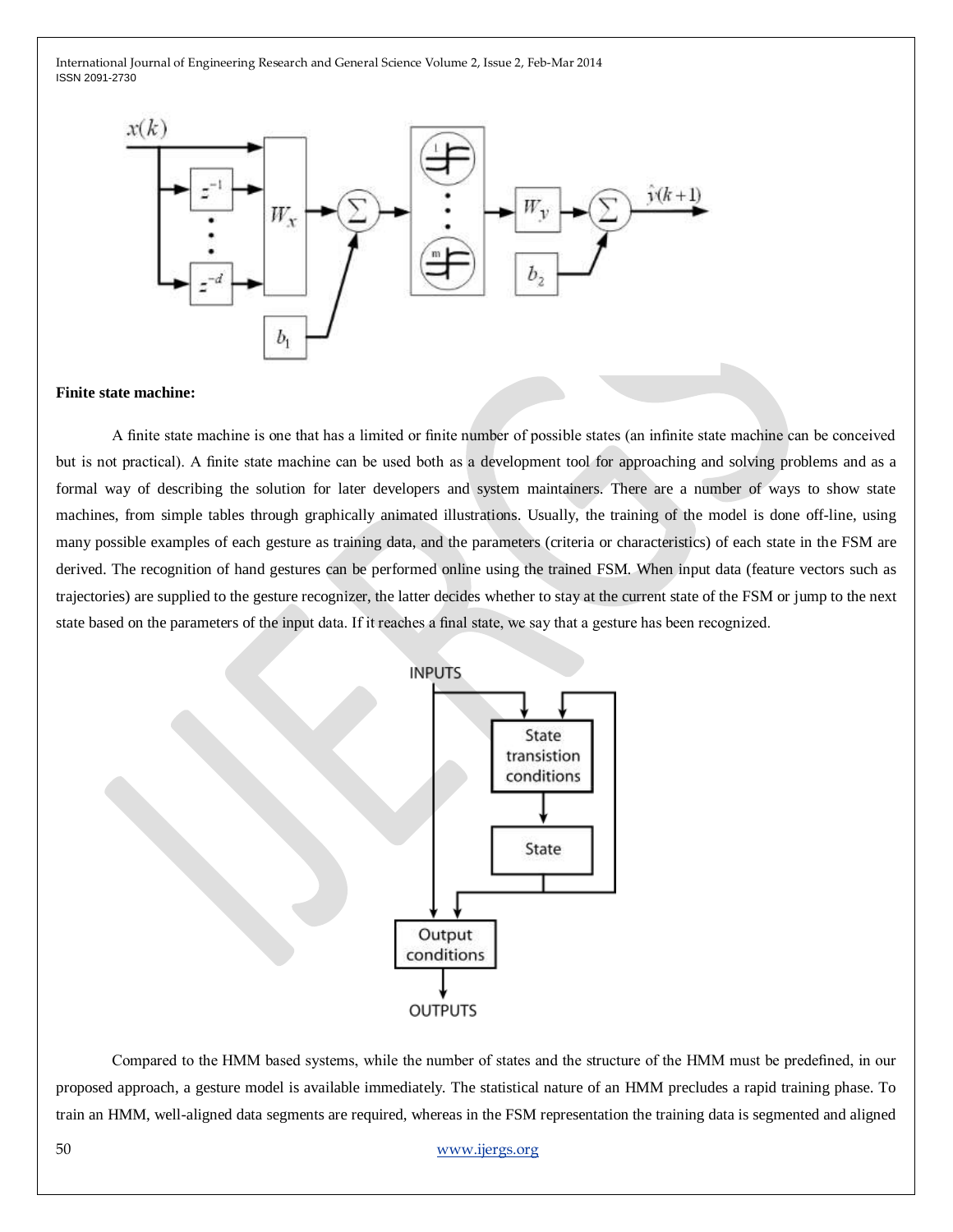simultaneously to produce a gesture model. Another advantage of using FSM is that it can handle gestures with different lengths/states. The only one input to the FSM is the spatio-temporal variance, which produces the recognizer after some training sessions.

FSM is more robust to spatio-temporal variability of incoming gesture sequence,

where FSM adapts quickly to accommodate this variability during the training phase. Unlike other template matching algorithms, where an image sequence is first converted into a static shape pattern, and then compares it to prestored action prototypes during recognition, recognizer only compares the selected key frames of the incoming video sequence with the existing key frames in FSMs. The key frame based shape comparison greatly enhances the recognition speed.



#### **Comparison between different Gesture Recognition Techniques:**

| Technique | Principle             | Parameter         | Advantages          | Disadvantage        |
|-----------|-----------------------|-------------------|---------------------|---------------------|
| Hidden    | Generalization of a   | Pixels in vision- | Easily extended to  | Large assumption    |
| Markov    | markov chain without  | based input       | deal with strong TC | about the data.     |
| Model     | markov chain          |                   | tasks.              | Huge no. Of         |
|           | restriction.          |                   | Embedded re-        | parameters needs to |
|           | Set of status.        |                   | estimation in       | be set.             |
|           | transitions represent |                   | possible easy to    | Training data       |
|           | the set of possible   |                   | understand          | required is large.  |
|           | hand positions        |                   |                     |                     |
|           |                       |                   |                     |                     |
|           |                       |                   |                     |                     |
|           |                       |                   |                     |                     |
|           |                       |                   |                     |                     |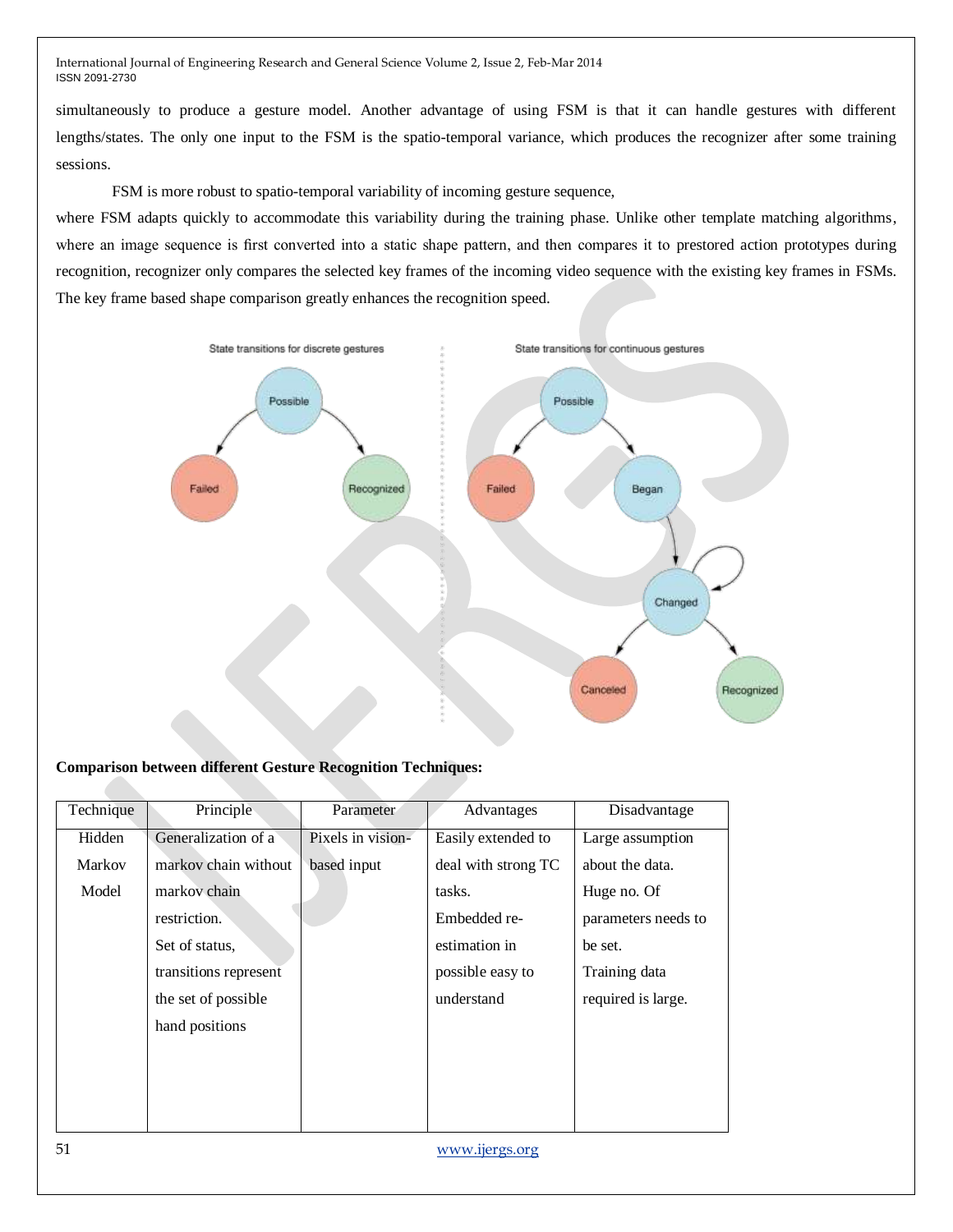| Dynamic             | Optimal alignment of     | Shape            | Reliable time           | Complexity is          |
|---------------------|--------------------------|------------------|-------------------------|------------------------|
| Time                | features is found &      | characteristics  | alignment.              | quadratic.             |
| Warping             | ideal warp is obtained   |                  | Robust to noise.        | Distance matrix need   |
|                     | based on cumulative      |                  | Easy to implement       | to be defined.         |
|                     | distance matrix          |                  |                         | DTW to strong TC       |
|                     |                          |                  |                         | tasks not achieved.    |
|                     |                          |                  |                         |                        |
| Time Delay          | Special artificial       | Time sampled     | Faster learning.        | Lacking robustness.    |
| Neural              | neural network based     | history of input | Invariance under        | Based on typical       |
| Network             | on time delays giving    | signal           | time or space           | patterns of input that |
|                     | individual neurons       |                  | translation.            | is inconsistent        |
|                     | ability to store history |                  | <b>Faster</b> execution |                        |
|                     | making the system        |                  |                         |                        |
|                     | adapt to sequence of     |                  |                         |                        |
|                     | patterns.                |                  |                         |                        |
| <b>Finite State</b> | Limited or infinite no   | Feature vector   | Easy to implement.      | Not robust.            |
| Machine             | of possible states       | such as          | Efficient               | Ridged condition of    |
|                     |                          | trajectories     | predictability.         | implementation         |
|                     |                          |                  | Low processor           |                        |
|                     |                          |                  | overhead                |                        |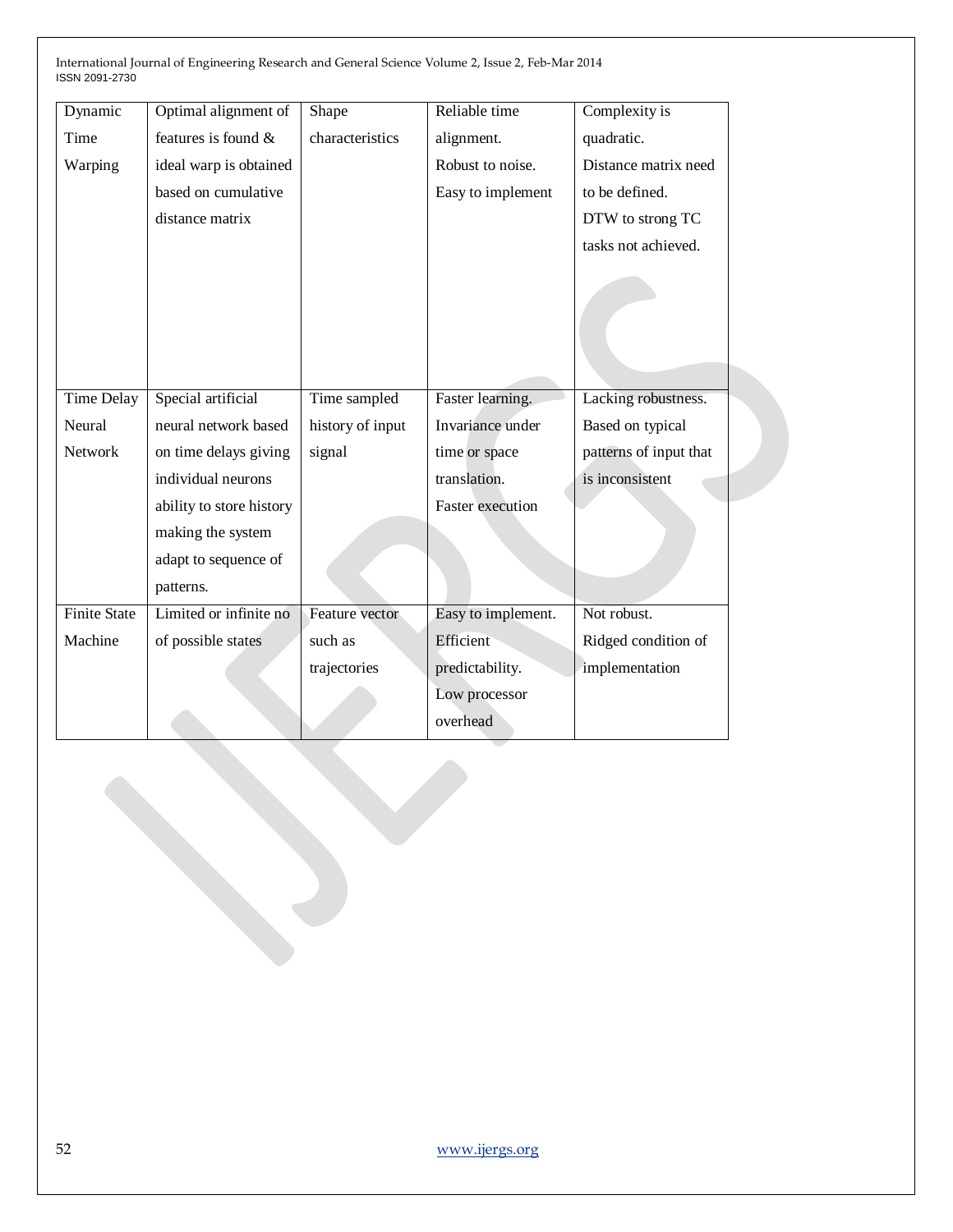#### **Applications areas:**

| Principle               | Substitute             | Purpose                   |
|-------------------------|------------------------|---------------------------|
| Interact data with more | Mouse and keyboard     | Scientific visualization. |
| natural way             |                        | Audio-video               |
|                         |                        | presentation.             |
| Interact with computer  | Mouse and keyboard     | Wearable computers        |
| generated environment   |                        |                           |
| in more natural way     |                        |                           |
| Automatic translation   | Camera based devices   | Communication system      |
|                         |                        | for disabled              |
| Control and program     | Mouse and keyboard     | Mobile robots.            |
| robots                  |                        | Multi DoF robots.         |
|                         |                        | Programming by            |
|                         |                        | demonstrations.           |
| Provide realism to man- | Data glove             | Realistic manipulation    |
| made environment        |                        | of virtual object.        |
| Use signals to transfer | Remote contact devices | Smart room, interaction   |
| data between different  |                        |                           |
| devices                 |                        |                           |
| Interactions with       | Mouse and keyboard     | Feels on field effect     |
| player's hands and body |                        |                           |
| positions               |                        |                           |
|                         |                        |                           |

#### **Conclusion:**

In today's digitized world, processing speeds have increased dramatically, with computers being advanced to the levels where they can assist humans in complex tasks. Yet, input technologies seem to cause a major bottleneck in performing some of the tasks, under-utilizing the available resources and restricting the expressiveness of application use. Hand Gesture recognition comes to rescue here. Computer Vision methods for hand gesture interfaces must surpass current performance in terms of robustness and speed to achieve interactivity and usability.

The importance of gesture recognition lies in building efficient human–machine interaction. Its applications range from sign language recognition through medical rehabilitation to virtual reality. Constructing an efficient hand gesture recognition system is an important aspect for easily interaction between human and machine. In this work we provided a comparative study on various gesture recognition systems with emphasis on detection, tracking and recognition phases which are essential for gesture detection and extraction.

Over the last decade numerous methods for gesture taxonomies and representations have been evaluated for the core technologies proposed in the gesture recognition systems. However the evaluations are not dependent on the standard methods in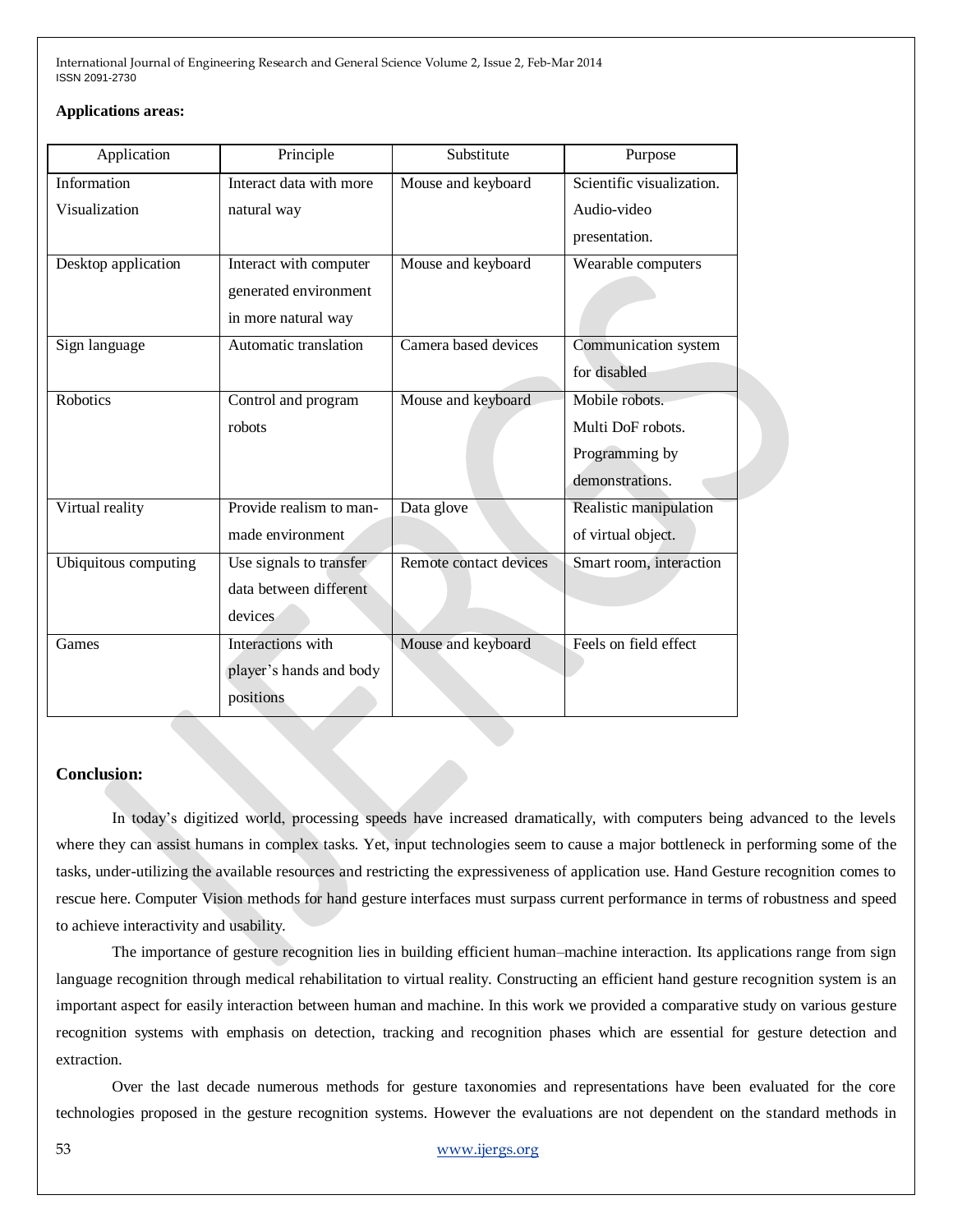some organized format but have been done on the basis of more usage in the gesture recognition systems. Hence the analysis of the detailed survey presented in the paper states the fact that the appearance based gesture representations are more preferred than the 3D based gesture representations in the hand gesture recognition systems. Though there are vast amount of information and research publications available in both the techniques but due to complexity of implementation the 3D model based representations are less preferred.

In this paper various methods are discussed for gesture recognition, these methods include Time Delay Neural Network, HMM, Dynamic Time Warping, Finite State Model. For dynamic gestures, HMM tools are perfect and efficient especially for robot control. TDNNs are used as classifier and for capturing hand shape. The selection of specific algorithm for recognition depends on the application needed. FSM is a simple to implement but lengthy in operation. DTW is advantageous in continuous recognition applications.

#### **REFERENCES:**

[1] Prateem Chakraborty, Prashant Sarawgi, Ankit Mehrotra, Gaurav Agarwal, Ratika Pradhan "Hand Gesture Recognition: A Comparative Study‖ Proc. The International MultiConference of Engineers and Computer Scientist 2008 Vol. 1

[2] Ginu Thomas "A review of Various Hand Gesture Recognition Techniques" Proc. VSRD-IJEECE, Vol. 1(7)2011

[3] Shah Muhammed Abid Hussain and A.B.M. Harun-ur Rashid "User Independent hand gesture recognition by Accelerated DTW" IEEE/OSA/IAPR 2012

[4] Frederic Bettens, Todor Todoroff "REAL-TIME DTW-BASED GESTURE RECOGNITION EXTERNAL OBJECT FOR MAX/MSP AND PUREDATA" Proc. SMC 2009

[5] M.K.Bhuyan "FSM Based recognition of dynamic hand gesture" Proc. International Journal of Computer and Communication Engineering 6 2012

[6] Rohit Verma, Ankit Dev "Vision Based Hand Gesture Recognition using Finite State Machine" Proc. IEEE 2009

[7] Wenjun Tan, Chengdong Wu, Shuying Zhao, Shuo Chen "Recognition of Dynamic Hand Gesture Based on SCHMM Model" Proc. IEEE 2009

[10] Rajat Shrivastava "A Hidden Markov Model based Dynamic Hand Gesture Recognition System using OpenCV" Proc. IEEE 2012

[11] Wu Xiaojuan, Zhao Zijian "DYNAMIC GESTURE TRACK RECOGNITION BASED ON HMM" Proc. IEEE 2009

[12] Ruiduo Yang and Sudeep Sarkar "Gesture Recognition using Hidden Markov Models from Fragmented Observations" Proc. IEEE2009

[13] Noor A. Ibraheem, Rafiqul Z. Khan "Gesture Recognition using Hidden Markov Models from Fragmented Observations" Proc. IEEE 2012

[14] Paul Modler and Tony Myatt "Recognition of Separate Hand Gestures by Time delay Neural Networks Based on Multi-state Spectral Image Patterns from Cyclic Hand movement" Proc. IEEE 2008

[15] Senin P (2008) Dynamic time warping algorithm review, technical report. http://csdl.ics.hawaii.edu/

techreports/08-04/08-04.pdf

[16] Triesch J, Von der Malsburg C (1998) A gesture interface for human-robot-interaction. In: Proceedings of the international conference on automatic face and gesture recognition (FG). IEEE, Nara, Japan, pp 546–551